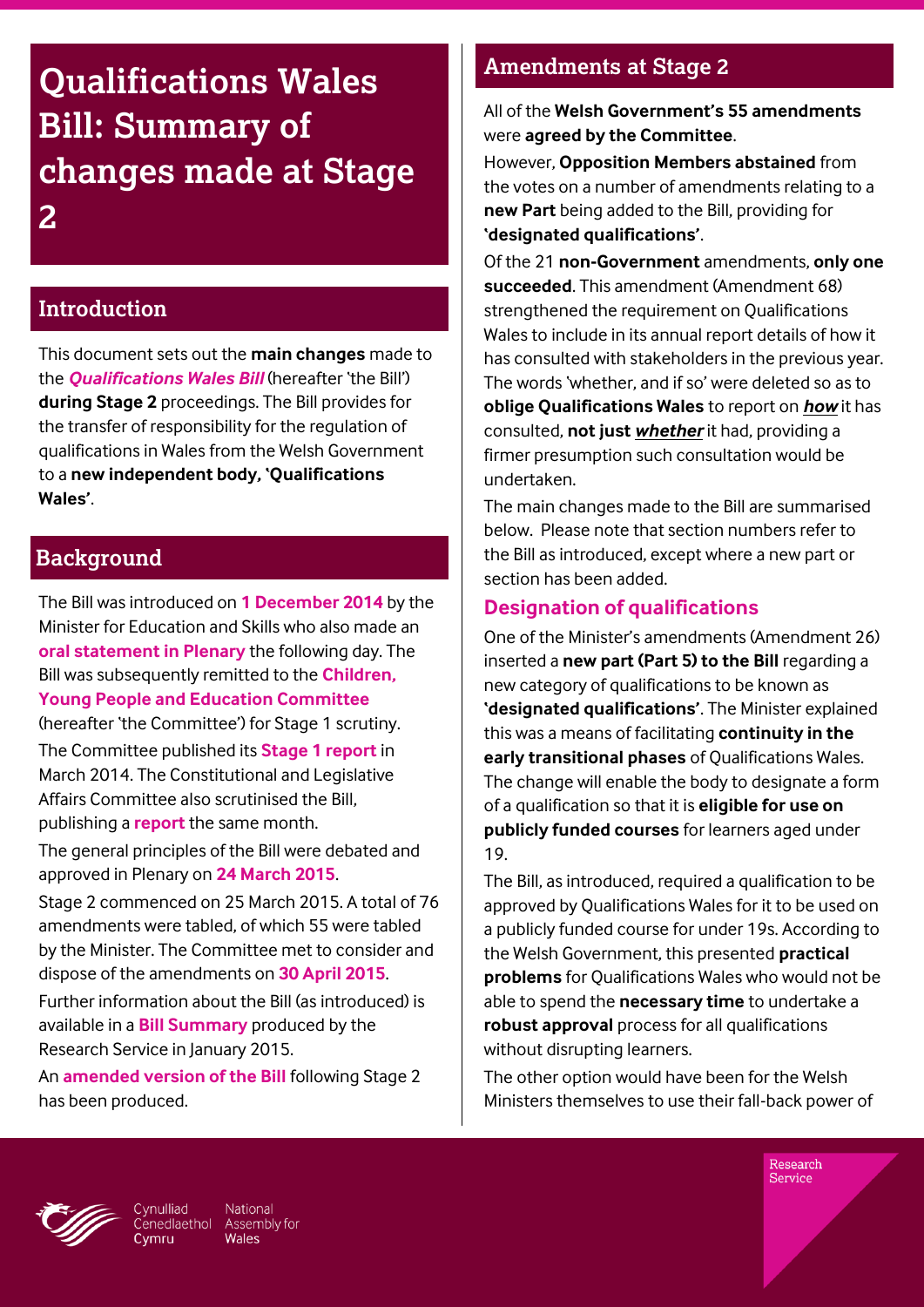exemption for each individual course. The Minister believes it is preferable for Qualifications Wales to have this power of designation itself, as it is more in keeping with its status as an independent regulator. The Minister explained to Committee the rationale for designated qualifications as follows:

'Being able to designate some qualifications rather than approve will strengthen Qualifications Wales's ability to **focus on priority qualifications**, and will mean that approval really does indicate that a **robust consideration** has been given to **qualifications that are approved**. It also means that [Qualifications Wales] would not need to devote resources to reviewing in detail the thousands of qualifications that are already in the system. It will be able to **start with a relatively clean sheet of paper**, so to speak, to build a bank of qualifications that will underpin the assessment of learners in Wales.'

Another of the Minister's amendments requires Qualifications Wales to specify a **fixed time period** when designating an individual qualification. This reflects the Welsh Government's intention that the new Part 5 of the Bill is designed to ease transition and allow for continuity in the short-term.

However, the Committee (upon the casting vote of the Chair) supported the Minister's argument in **rejecting amendments** (Amendments 27A and 73) requiring a **maximum timeframe** in which the **powers to designate may be used** by Qualifications Wales.

Other successful amendments by the Minister relating to the new Part 5 included further transitional provision where a qualification ceases to be designated because it is approved; provision for Qualifications Wales to revoke a designation; and a number of consequential amendments to other sections of the Bill.

**Opposition Members expressed concern** at the new Part 5 being added to the Bill at Stage 2. They argued this introduced a significant new element to the Bill which had not been subject to scrutiny at Stage 1 in the same way the remainder of the Bill had. However, they **abstained** from the votes on Amendment 26 and other consequential and related amendments, rather than oppose them, **so as not to prevent the progress** of a Bill for which there is general cross-party support.

The **Committee has invited views on the new powers of designation** from those who responded to its original consultation during Stage 1, with a view to informing Members' considerations at Stage 3.

# **Miscellaneous and Technical amendments**

The second group of amendments considered at Stage 2 were technical in nature and concerned the drafting of the Bill. They therefore **did not introduce any change in policy or significantly alter the purpose and effect** of the Bill. They were all unanimously supported by the Committee.

This group included the **one successful opposition amendment** (Amendment 68), referred to above.

# **Regulatory role of Qualifications Wales: recognition of awarding bodies**

Amendment 35, tabled by the Minister**, extends the scope** of Qualifications Wales' regulatory remit to **any qualification offered by a recognised awarding body in Wales**, **even it has not been specifically approved or designated by Qualifications Wales**.

The Bill, as introduced, limited Qualifications Wales' remit to qualifications it had specifically approved. The Minister argued this '**limit[s] unduly the ability** of Qualifications Wales to ensure the effectiveness of the qualifications system for meeting the reasonable needs of learners in Wales' (one of its principal aims).

For the Minister, extending Qualifications Wales' scope to 'protect the interests of learners in Wales taking other qualifications awarded by recognised bodies', **for example those that may be regulated by the English regulator, Ofqual**, 'will provide a valuable layer of protection for learners in Wales'.

Amendment 35 and several other consequential amendments were **unanimously supported** by the Committee.

Another of the Minister's amendments in this group (Amendment 20) **enables awarding bodies** who are



Cynulliad National Cenedlaethol Assembly for **Wales**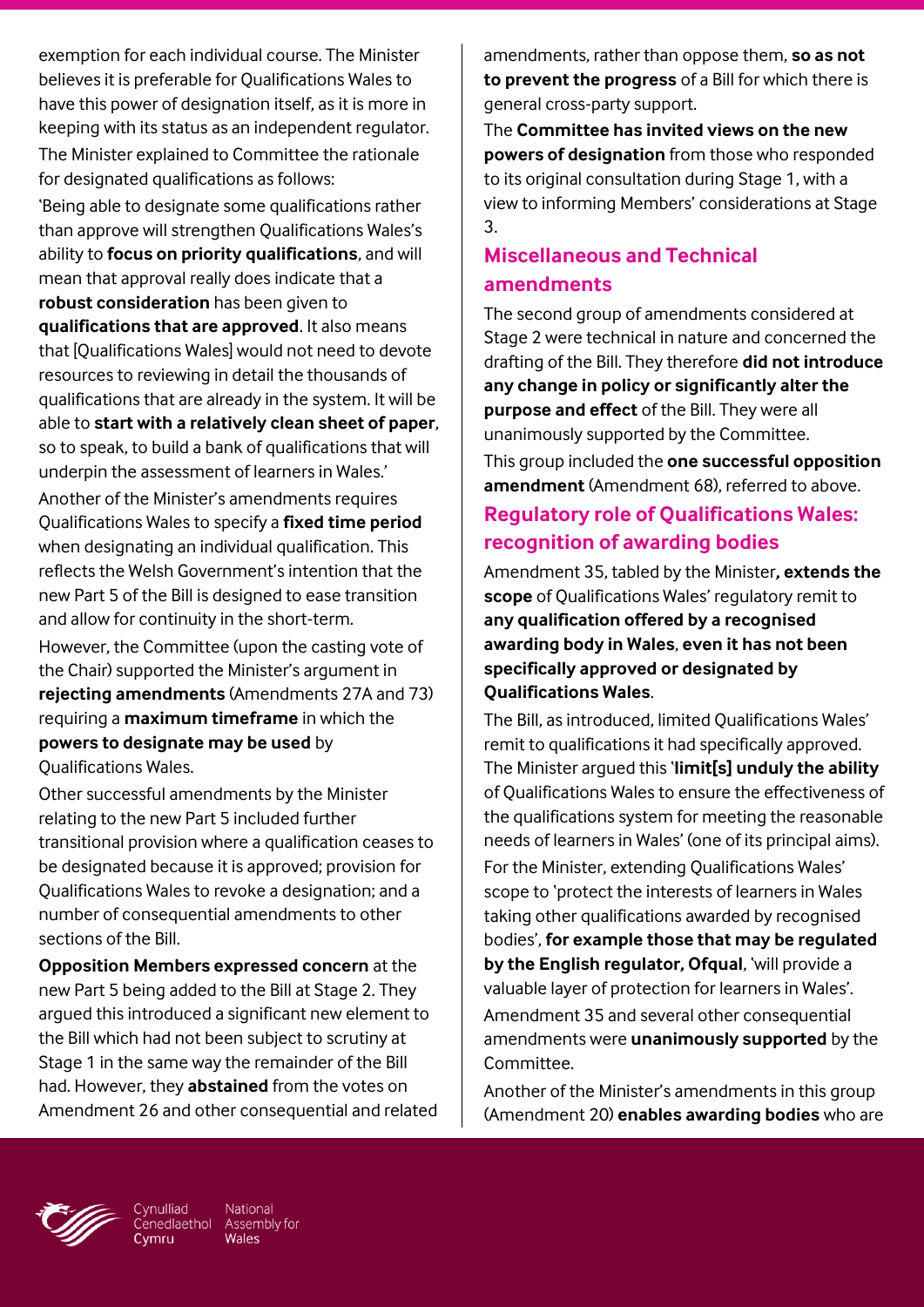recognised by Qualifications Wales **to 'opt out' of regulation** for some of their qualifications. As the Minister explained to Committee, 'this is because – as is presently the case – the regulation of qualifications will remain a **voluntary system**'. Any qualifications which an awarding body chooses to exclude from Qualifications Wales' regulation would then not be eligible for public funded courses for learners under 19. However, the amendment recognises that an awarding body should be able to submit to regulation for qualifications it wishes to be eligible for public funding, whilst keeping other qualifications it offers outside the regulatory system. Amendment 20 and other consequential and related amendments were supported unanimously by the Committee.

## **Funding of courses leading to qualifications**

Amendments 31 and 33 followed the Minister's undertaking to look closely at one of the Committee's recommendations at Stage 1. This was that he reconsider the wording of section 29(3) of the Bill, and the reference to a **'Welsh version of the qualification'** for the purposes of determining the **eligibility for qualifications to be used on publicly funded courses** for learners aged under 19.

The Committee had received evidence that this **definition was ambiguous** and should be clarified to instead make clear that the criteria was a qualification must be approved [or designated according to the new additional process] by Qualifications Wales.

The **Minister** told the Committee he was **pleased to accept the Committee's recommendation** and confirmed the term 'Welsh version of the qualification' was meant to be a **'label to describe a qualifications that has been approved by Qualification Wales for award in Wales'**.

Amendments 31 and 33, along with several consequential and related amendments were supported by the Committee. The **term 'Welsh version of the qualification' was removed from the Bill** and replaced with wording reflecting that

the important factor was approval or designation by Qualifications Wales under the Bill.

Amendment 51 **dis-applied aspects of the**  *Learning and Skills Act 2000* **to Wales**, in recognition that requirements for publicly funded qualifications in Wales would now be set out by this Bill. A number of consequential and related amendments were also supported.

A further amendment **(Amendment 8) corrected an anomaly** in the Bill as originally drafted. This provides that where qualifications/courses for learners with learning difficulties are eligible for public funding, this only applies to those particular learners and not all of those taking the course.

# **Defeated amendments**

Of the 21 amendments tabled by Opposition Members on the Committee, 20 were defeated. The **defeated amendments** included:

- An **overall duty on the Welsh Ministers** to promote the qualifications system in Wales;
- Explicit requirements on Qualifications Wales to: **promote a parity of esteem** between vocational and academic qualifications; and to **promote the compatibility** of qualifications in Wales with their European counterparts;
- A duty on the Welsh Ministers to **publish** the **framework document** and annual **remit letter**;
- A duty on the Minister to report on whether Qualifications Wales will become an issuing authority for **apprenticeships**;
- A duty on Qualifications Wales to **consult stakeholders** when deciding to prioritise or restrict a qualification, and to **publish details of its rationale** for the approach towards vocational and academic qualifications respectively;

Research Service